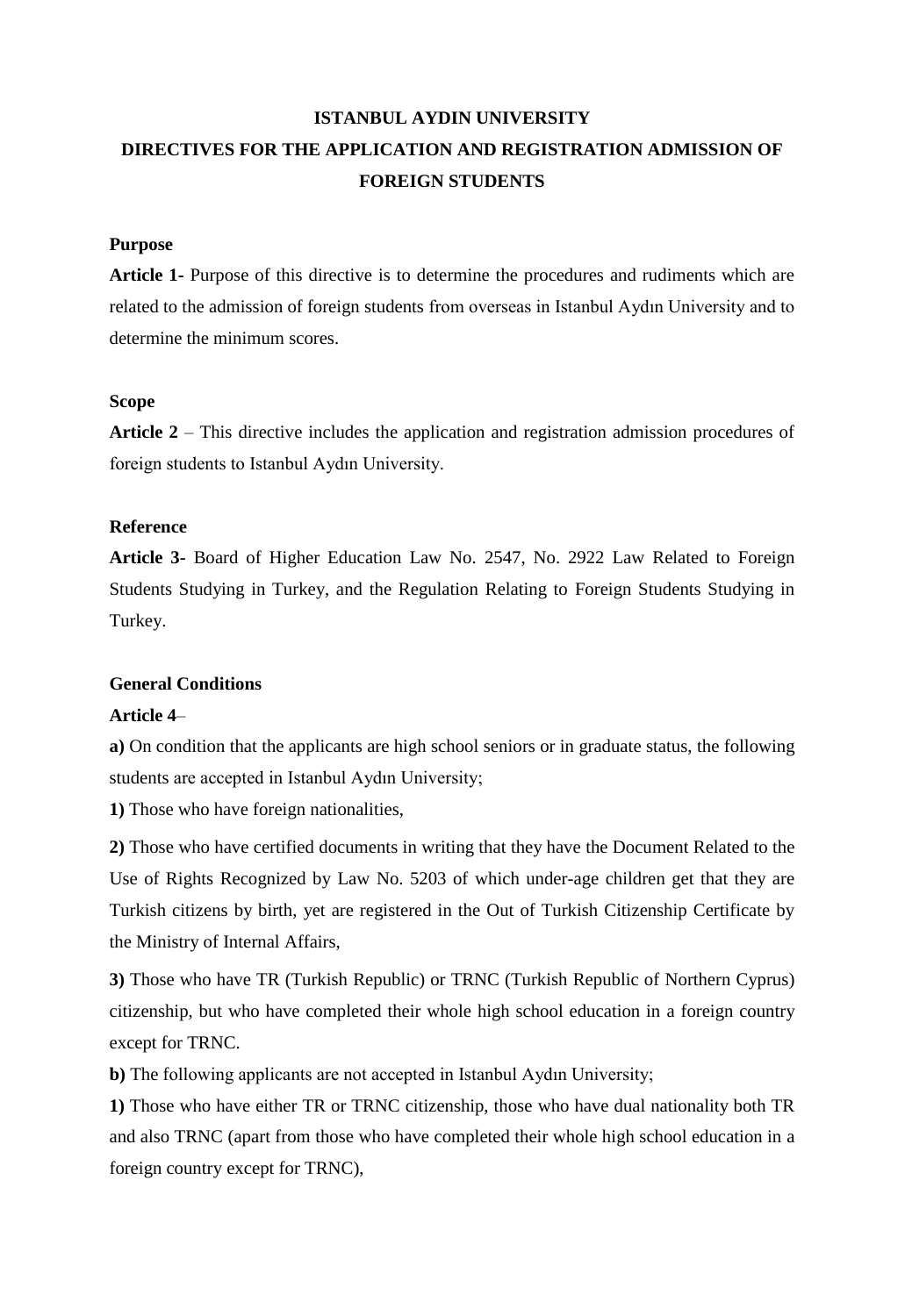**2)** Those who cease to be a citizen of TR or TRNC while they have dual citizenship and have completed their whole high school education in Turkey or in TRNC,

**3)** Those who have TR citizenship and have completed their high school education in TRNC,

**4)** Those who have the disciplinary punishment of expulsion from school from a board of higher education in Turkey.

### **Examinations and Minimum Scores Required for Application**

**Article 5-** In the applications which are done according to the results of Examination for Foreign Students (YÖS) in 2009 or 2010, Turkish Test score is not taken into consideration in student placement. On condition that the score shall not be less than 40 standard points in Basic Learning Skills Analysis Test, those who get points of equal value or higher points than the ones determined by the faculties and graduate schools can definitely apply to Istanbul Aydın University. Furthermore, foreign student candidates who get the minimum scores from the following International Examinations which are taken as equal to YÖS can apply to Istanbul Aydın University;

**a.** Foreign student candidates who have a minimum of 500 math points out of 1000 in SAT I examination,

**b.** Foreign student candidates who have a minimum of 21 points in ACT examination,

**c.** Foreign student candidates who have a minimum degree of A level in GCE examination at least in two subjects and at least one of which shall be related to the area applied for,

**d.** Foreign student candidates who have International Bachelor's Degree and have a diploma grade of minimum 28 points,

**e.** Foreign student candidates who have a minimum of 4 points in ABITUR examination, foreign student candidates who have a minimum of 70 points arithmetic average of all the subjects in Scientific Stream branch according to the results of Tawjihi examinations which are held in Jordan and Palestine.

**f.** Foreign student candidates who have a diploma grade of minimum 13 points in the Scientific Stream branch according to the results of the Bachelor's Degree examinations held in Lebanon,

**g.** Foreign student candidates who have gold, silver, or bronze star medals in the International Science Olympics which TÜBİTAK [\(Turkish Scientific and Technical Researches](http://tureng.com/search/turkish%20scientific%20and%20technical%20researches%20institution)  [Institution\)](http://tureng.com/search/turkish%20scientific%20and%20technical%20researches%20institution) accepts, recognizes and attends itself,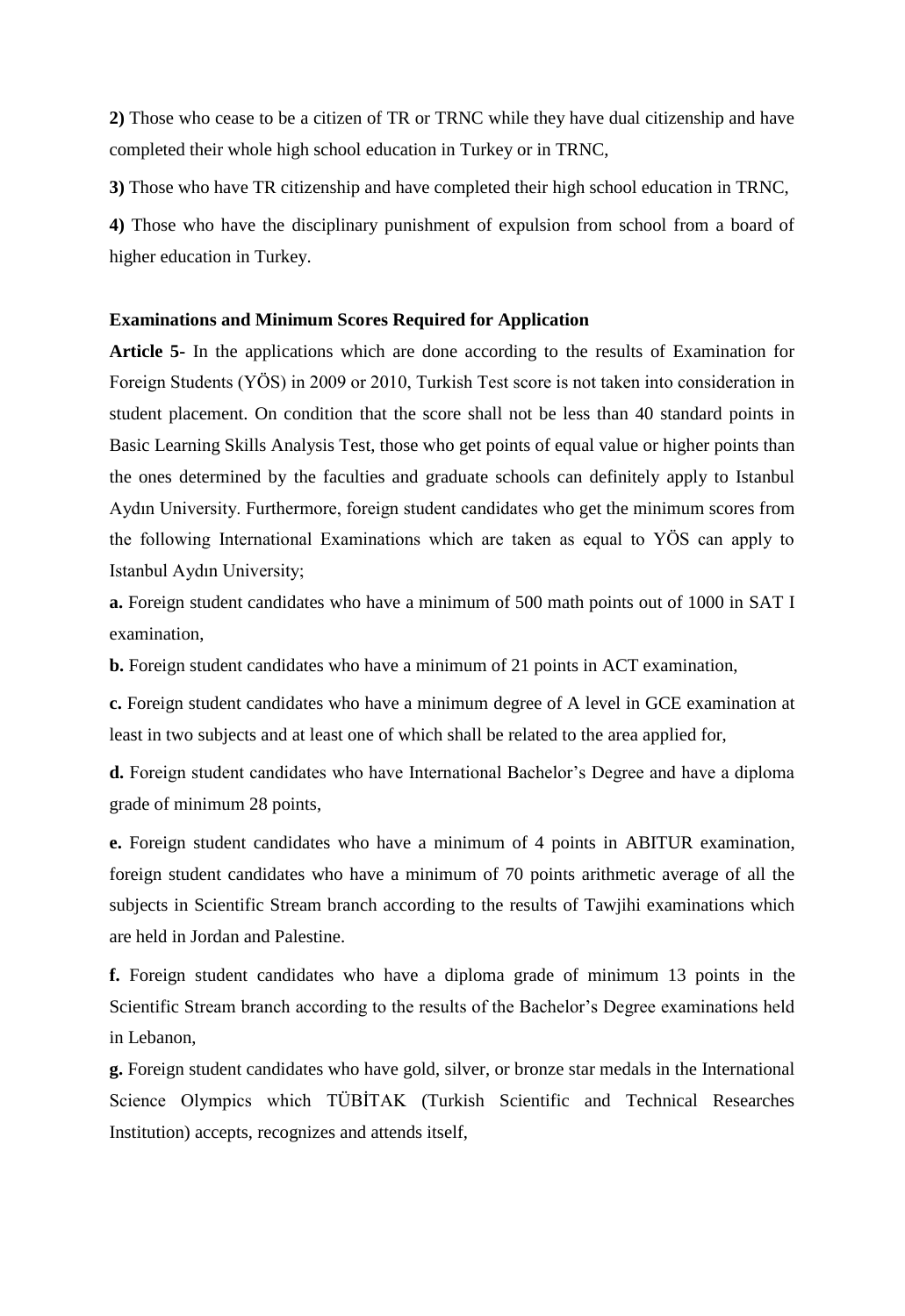**h.** Foreign student candidates who have a minimum of 450 points from the field type score of the department applied in the university entrance exam (Gaokao) which is held in the People's Republic of China,

**i.** Foreign student candidates who have a minimum of 190 points out of 210 for the departments which accepts students according to their Math and Equiponderant scores and have a minimum of 170 points for the other departments in the Al-Shahada-Al-Thanawiyya (Baccalaureate) examination which is held in Syria,

**j.** Foreign student candidates whose minimum high school diploma grade is 12 in the French Bachelor's Degree,

**k.** Foreign student candidates from Iran whose minimum Diploma Debirestan grade is 12 out of 20 and who also have a minimum of 12 points out of 20 in Pisdanesgahi final examination,

**l.** Foreign student candidates who have a minimum of 12 points in Senegal Bachelor's Degree,

**m.** Foreign student candidates who have Matura Certificate which has been accepted by the Austrian Government, candidates who have Abıtur Certificate,

**n.** Foreign student candidates who have a minimum of 80 points out of 100 in Kazakhstan National University Test,

**o.** Foreign students who apply to the departments which accept students with

Special Aptitude Test must have taken YÖS examination or must have any of the test scores which are internationally valid. Furthermore, those same students shall certainly take the Special Aptitude Test which is held by Istanbul Aydın University and they shall be successful enough to get the required scores.

**ö.** Foreign student candidates who are to apply to our university from the countries which are not mentioned in this directive must have the minimum conditions that are required in order to enter the Higher Education Institutions in their own countries.

**p. Foreign students who do not have the above-mentioned certificates and test scores can be accepted in Istanbul Aydın University on space-available basis through taking an exam which shall be conducted by a commission constituted by Istanbul Aydın University Senate.** 

**Period of validity for the above-mentioned International Exams which can be accepted as YÖS and/or as equal for YÖS is two years.**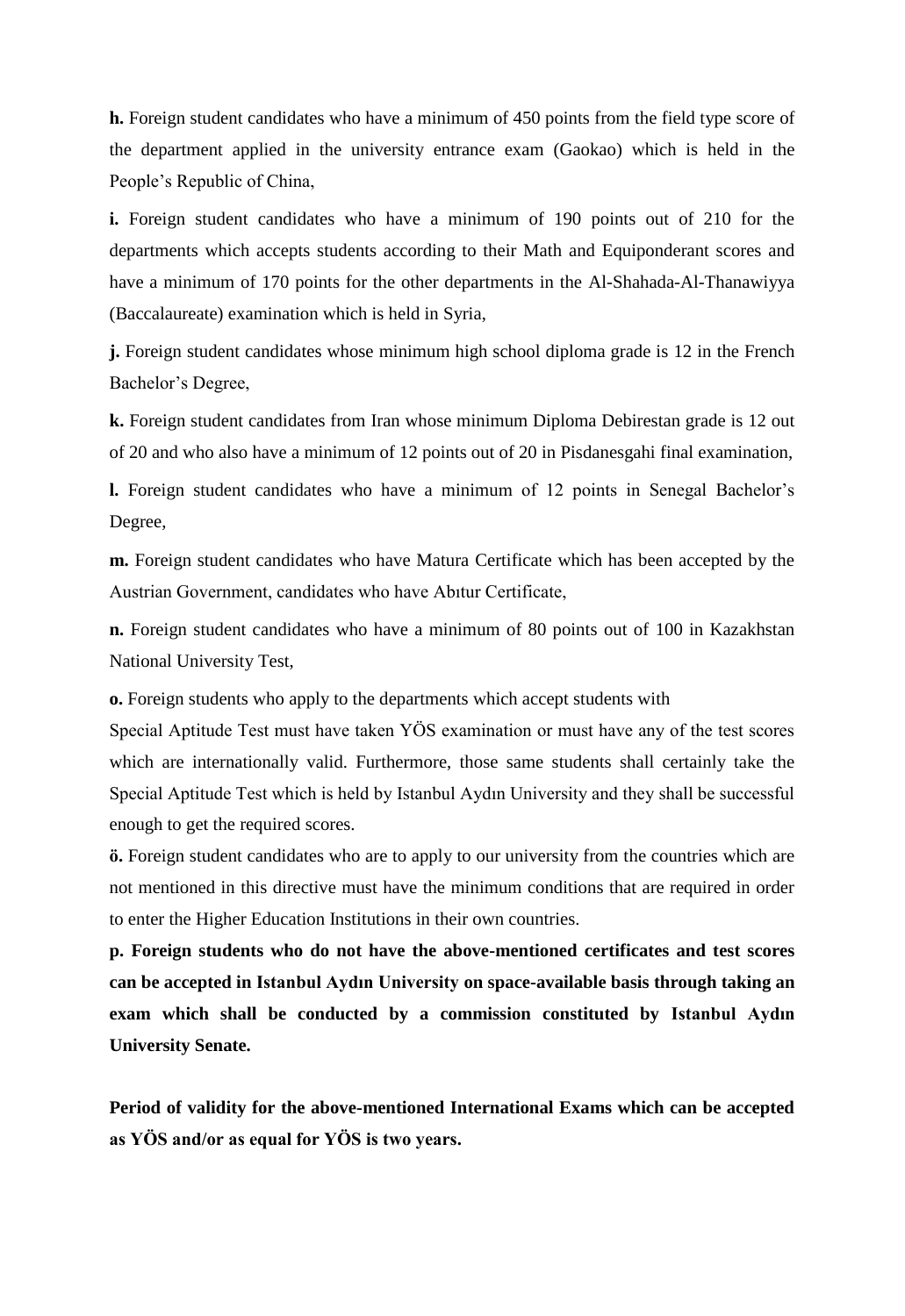### **Documents Required for Application:**

#### **Article 6-**

1- Application Form for Foreign Students.

2- The original copy or notary certified sample of the **Exam Results** which are related to any of the examinations mentioned in Article 5 of this directive and which are YÖS or as equal to YÖS,

3- High School Diploma: Notary certified copy of high school diploma (if not in Turkish or English, notary certified translation is required) P.S. *'Equivalence Certificate'* which shows that the high school diplomas of foreign student candidates are equal to the ones taken from Turkish High Schools and which can be obtained either from T.R. Ministry of Education or from the Turkish Embassies in their own countries, shall be required during registration.

4- Academic Transcript: Transcript shows the lessons, subjects, and grades of foreign student candidates which they have taken when in high school. And, they shall present the official transcripts in closed and sealed envelopes which are approved by the high school directorate. If the transcript presented is not in Turkish, notary certified translation of it into Turkish shall also be presented together with the original copy of the transcript.

5- 2 portrait photos which shall be at the size of 4.5 x 6, which shall be taken within last 6 months, and which shall be appropriate for the legislative rules about dressing and clothes. 6- Pre-registration payment slip.

### **Assessment of Applications**

**Article 7**- Among the foreign student candidates who apply to Istanbul Aydın University, those who get the minimum scores which are mentioned in article 5 of this directive are accepted in an interview, oral examination. Students who fulfill to be successful with reference to the results of these interviews are accepted in the order of their points on spaceavailable basis. For the departments who choose their students with reference to the results of Special Aptitude Test, foreign student candidates are also subject to take a special aptitude test which has to be according to the procedures and principles mentioned in the Directive for Istanbul Aydın University Special Aptitude Test.

In order to register for the candidates who get the right to be registered after all the conditions are met according to the results of both written and also oral examinations, they have to have an A or B level of Turkish Language in the year which they get the right to be registered. For the candidates whose Turkish Language level is of C which means insufficient level of Turkish Language skills, they are to increase their level to A and/or B level, sufficient level of Turkish Language skills, during one year when they are considered to be on leave.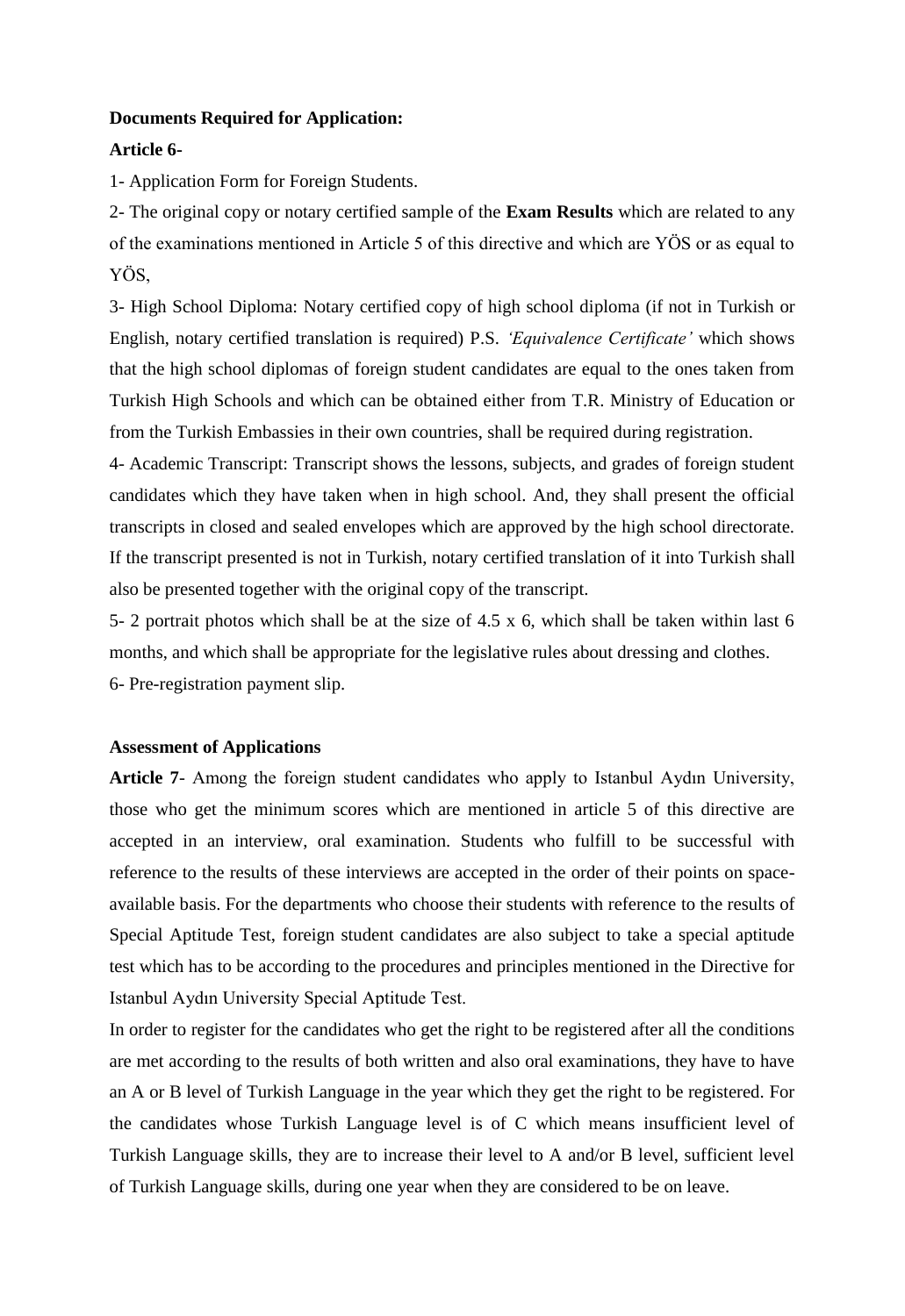A Level: Sufficient Turkish Language Skills. Student can start his/her education.

B Level: Student can improve his/her Turkish Language Skills in a short period of time. Student can start his/her education.

C Level: Insufficient Turkish Language Skills. Student can start his/her education only after s/he gets one year of Turkish Language Skills education.

## **Announcement of Results**

**Article 8-** Results of the applications are announced via internet in the web page of Istanbul Aydın University. An acceptance letter is also sent to the address which the foreign student candidates who are accepted to our university proclaimed beforehand in their application documents.

It is required for the candidates that together with this letter sent from our university, they shall apply for an 'Educational Visa' and get it from the Turkish Embassy. This visa is definitely required and asked in order to have an access in and enter Turkey as well as being required to register the university.

#### **Medium Language of Instruction and English Preparatory School**

## **Article 9- Those who register in the departments the medium language of which is Turkish and in which English preparatory education is not compulsory**

For the foreign students who get the right to be registered in the departments the medium language of which is Turkish, it is required that the score result of the Turkish test which they have taken in YÖS shall be minimum of 'B' level in order to start their undergraduate studies. Those whose Turkish Language level is of 'C' are considered to be on leave for one year in order to learn Turkish Language and its skills, yet those students are subject to improve their Turkish Language to 'B' level within one year. In this case, those who are subject to improve their Turkish after one year of study are also to certify that they have taken a minimum of 'B' level by submitting the results of the proficiency exam which shall be held by TÖMER (Turkish Language Education Centre) (that these centres are only in Istanbul and Ankara).

Among students who register with an equivalent examination certificate except for YÖS, those whose Turkish Language level is considered to be sufficient according to the results of the proficiency exam to be held by TÖMER can start their undergraduate studies. The application of methods and the processes to be carried out for the students whose Turkish Language level is considered to be insufficient are certainly the same as the students who register through YÖS.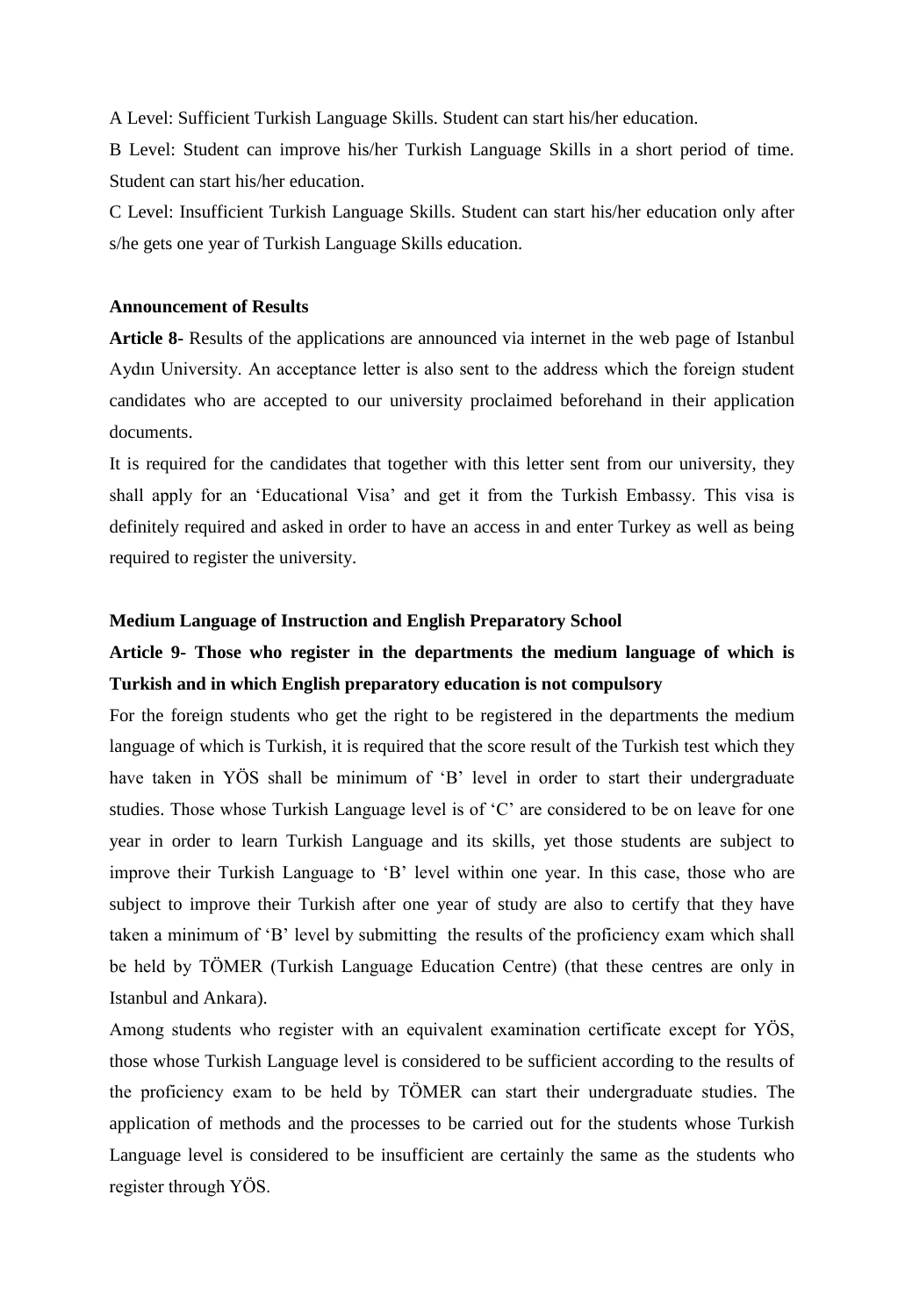## **Those who register in the departments both the medium language of which is English and also in which English preparatory education is compulsory**

Those who fail two consecutive years in the education English Preparatory School shall be dismissed from the university.

Those following students **are exempted from the education of English Preparatory School**; those who succeed in the proficiency exam which is held by our university's School of Foreign Languages, or those who get the required scores from the exams considered to be as equal to the proficiency exam which are 500 points from TOEFL paper-based; 200 points from TOEFL computer-based; 80 points from TOEFL internet-based; on condition that the reading part score shall be at least 5.00 points, a total of 6.0 points from IELTS (academic); A, B, C scores from CAE, CPE, and FCE; or those students who certify that they have 65 or above 65 points from KPDS/UDS exams.

Among students whose Turkish test score result from YÖS is at least 'B' level or who register with an equivalent examination certificate except for YÖS, those whose Turkish Language level is considered to be sufficient according to the results of the placement (proficiency) test to be held by TÖMER can start their English Preparatory education. Those who have succeeded in English Preparatory School proficiency exam or who have certified that they have the required equivalent exam scores and documents mentioned above can start their undergraduate studies.

Among students whose Turkish Language level is of 'C', those who have succeeded in English Preparatory School proficiency exam of our university or who have certified that they have the required equivalent exam scores and documents mentioned above shall start their undergraduate studies ( who have not succeeded or who have not certified their scores by documents shall start their English Preparatory education), yet they shall be subject to the regulation that they are to improve their Turkish Language to a minimum of 'B' level within the period of their education.

## **Educational Visa**

**Article 10-** Educational visa is compulsory for the registration. Foreign student candidates who come from out of Turkey, who do not reside in Turkey can get their educational visas from foreign delegations of Turkey while those who reside in Turkey can get their educational visas from Provincial Security Directorates. Among the candidates who are accepted in foreign student quota (on space available), on condition that the ones applying from abroad asks for, an acceptance letter can be sent by our university. Those candidates can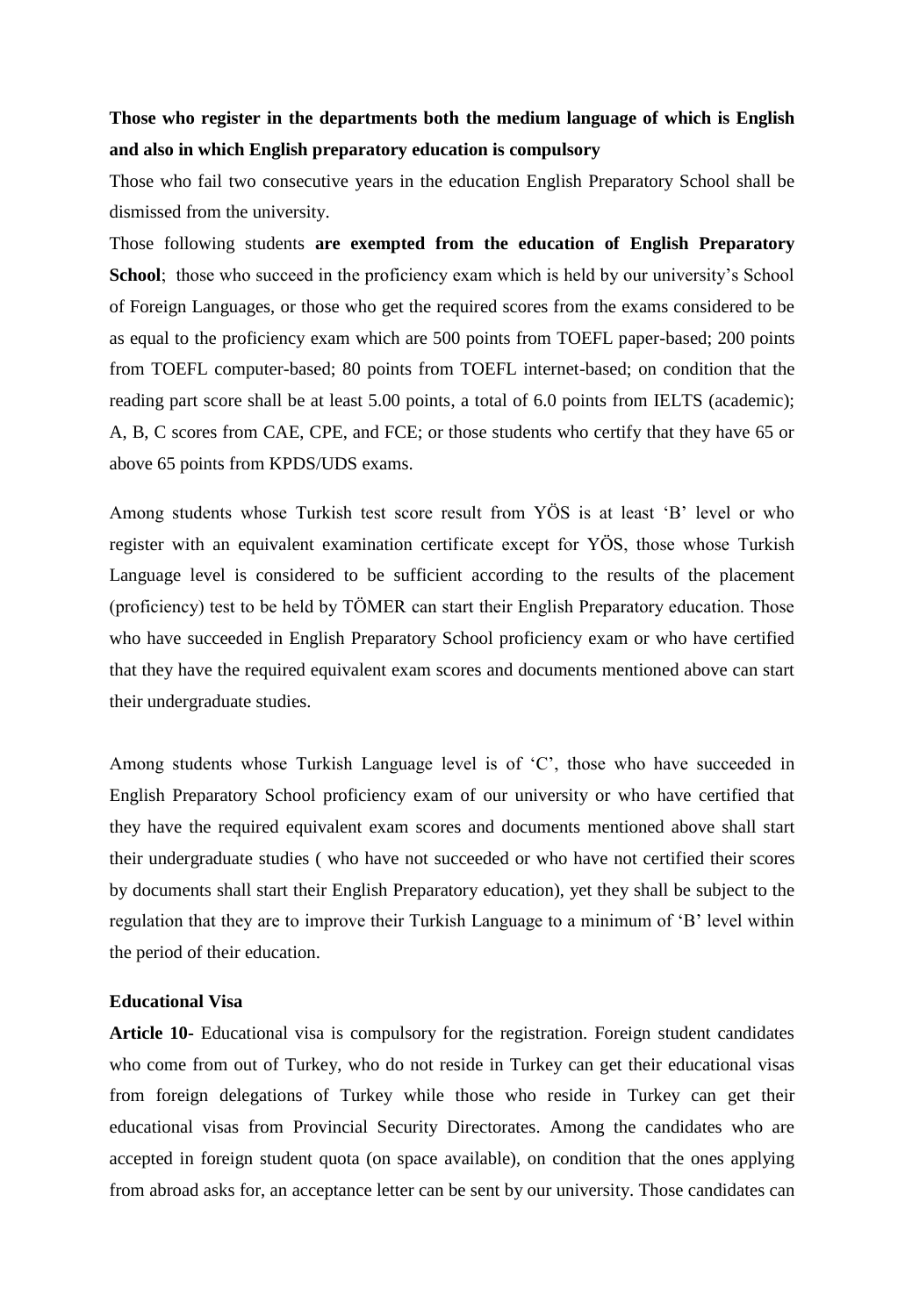get 'Educational Visa' through applying to the Turkish Embassies in their own countries or to the nearest Turkish Embassy together with this acceptance letter.

## **Tuition Fees**

**Article 11-** Education in Istanbul Aydın University is charged with tuition fees. Tuition fees are determined and announced by Board of Trustees at the beginning of each academic year.

## **Registration and the Documents Required for Registration:**

**Article 12-** Registrations are carried out by the Registrar's Office between the dates annually given in the Istanbul Aydın University academic year.

1- Original copy of high school diploma and notary certified Turkish translation of high school diploma which has been approved and sealed by the Turkish Embassy or Consulate in their own countries.

2- Original copy of 'Equivalence Certificate' which shall be obtained from T.R. Ministry of Education and which shows that their high school diplomas are as the equal of the ones taken from Turkish high schools.

3- Original copy of academic transcript and notary certified Turkish translation of transcript which has been approved and sealed by the Turkish Embassy or Consulate in their own countries.

4- Original copy of Exam Result Certificate or Document (Original copy of equivalent International exam result certificates which has been approved and sealed by the Turkish Embassy or Consulate in their own countries; except for YÖS).

5- Xeroxed copy of the pages of official identity card or passport which show the credentials and this copy shall be approved and sealed by the Turkish Embassy or Consulate in their own countries.

6- Document which shows and approves that the tuition fee is paid.

7- 'Educational Visa' which is to be obtained from the Turkish Embassy.

8- Original copy of Foreign Language- Turkish Language Proficiency Certificate which has International validity and which has to be approved and sealed by the Turkish Embassy or Consulate.

9- 6 portrait photos which shall be at the size of 4.5 x 6, which shall be taken within last 6 months, and which shall be appropriate for the legislative rules about dressing and clothes.